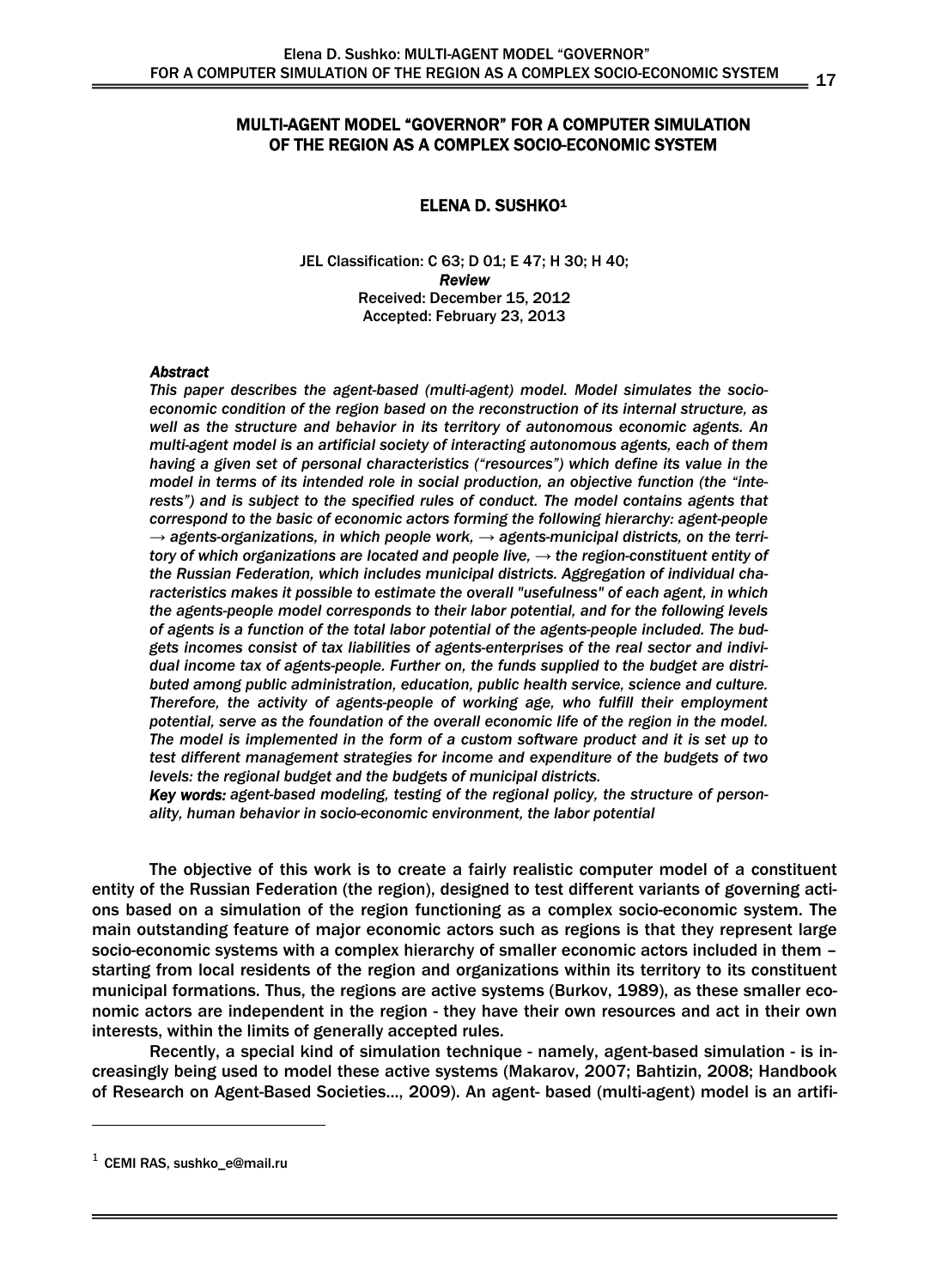cial society of interacting autonomous agents, each of them having a given set of personal characteristics ("resources"), an objective function (the "interests") and is subject to the rules of conduct predetermining its reaction in various situations involving its area of interest. An important feature of multi-agent models is that specific values of the characteristics of agents may differ. It is this feature which allows using the multi-agent models to reconstruct the internal structure of large socio-economic systems, in which society does not consist of some average "typical representatives", but of a variety of many different types of actors who also have some individual differences. Considering the fact that simulations allow us to observe the processes occurring in the simulated objects in real time, the advantages of such models become obvious, as a tool to test different variants of control actions and analyze their impact.

The model created in the region contains agents that correspond to the above-mentioned basic types of economic actors forming the following hierarchy: 1) agents-people  $\rightarrow$  2) agentsorganizations, in which people work,  $\rightarrow$  3) agents-municipal districts, on the territory of which organizations are located and people live,  $\rightarrow$  4) the region-constituent entity of the Russian Federation, which includes municipal districts.

Each type of agent has a certain set of characteristics which define its value in the model in terms of its intended role in social production, some of these characteristics remain constant, and part of them vary with time and / or due to any processes taking place in the model. Aggregation of these individual characteristics makes it possible to estimate the overall "usefulness" of each agent, in which the agents-people model corresponds to their labor potential, and for the following levels of agents is a function of the total labor potential of the agents-people included. Therefore, the activity of agents-people of working age, who fulfill their employment potential, serve as the foundation of the overall economic life of the region in the model.

In addition, each type of agents has a "system of values" (preferences) and is able to estimate the available information about the characteristics of his environment and his position in it, based on which the activity of agents is simulated, as well as their "*behavior*" as a purposeful change of their characteristics in order to maximize their usefulness. At each step of the model operation (one step corresponds to one year in real life), the agents engaged in production analyze the available information about the characteristics of the environment and their own position in it, and in accordance with their value system pass into a particular state: "normal" (start), "resentment" and "critical" (when urgent actions are required). If the state of an agent is different from normal, it prompts him to react, and this reaction will depend not only on the condition and the values of other characteristics of the agent, but also on the opportunities provided by the environment. Thus, the behavior of agents is a function of their personality structure and the environment characteristics, for which the agents-people conform to the theory of personality by R. Cattell (Holl, and Gardner, 2008). Moreover, the behavioral sequence of the agents implemented in the model is based on the behavioral act structure of functional systems theory by physiologist P. K. Anokhin (Sudakov, 1990), comprising the following steps: identifying a situation of interaction with the environment as requiring some actions; goal-setting of acting and forming its program, implementation of actions and evaluation of the achieved results.

The role of the external environment for the agents is played by the higher-level agents of the hierarchy (one level agents in the model are not in direct contact with each other). Thus, for the agents-people these are agents-organizations, agents-municipal districts and the region as a whole, that is, in accordance with generally accepted terminology (Bloomquist, 2006), the described model belongs to the class of agent-based models of Social Norm Promotion with *n* Influential Groups (SNPn), where *n*=3.

A separate task is the development of algorithms that allow connecting the labor potential of agents and the real impact of their work. It is obvious that one needs to use some analogues of production functions as a dependency of the agents' work results on their disposable resources. However, it would be wrong to consider the real contribution of agents in social production as depending only on their internal capabilities; one must also consider the agents' environment. Therefore, the external environment also fulfills the restrictive function in the model, on the one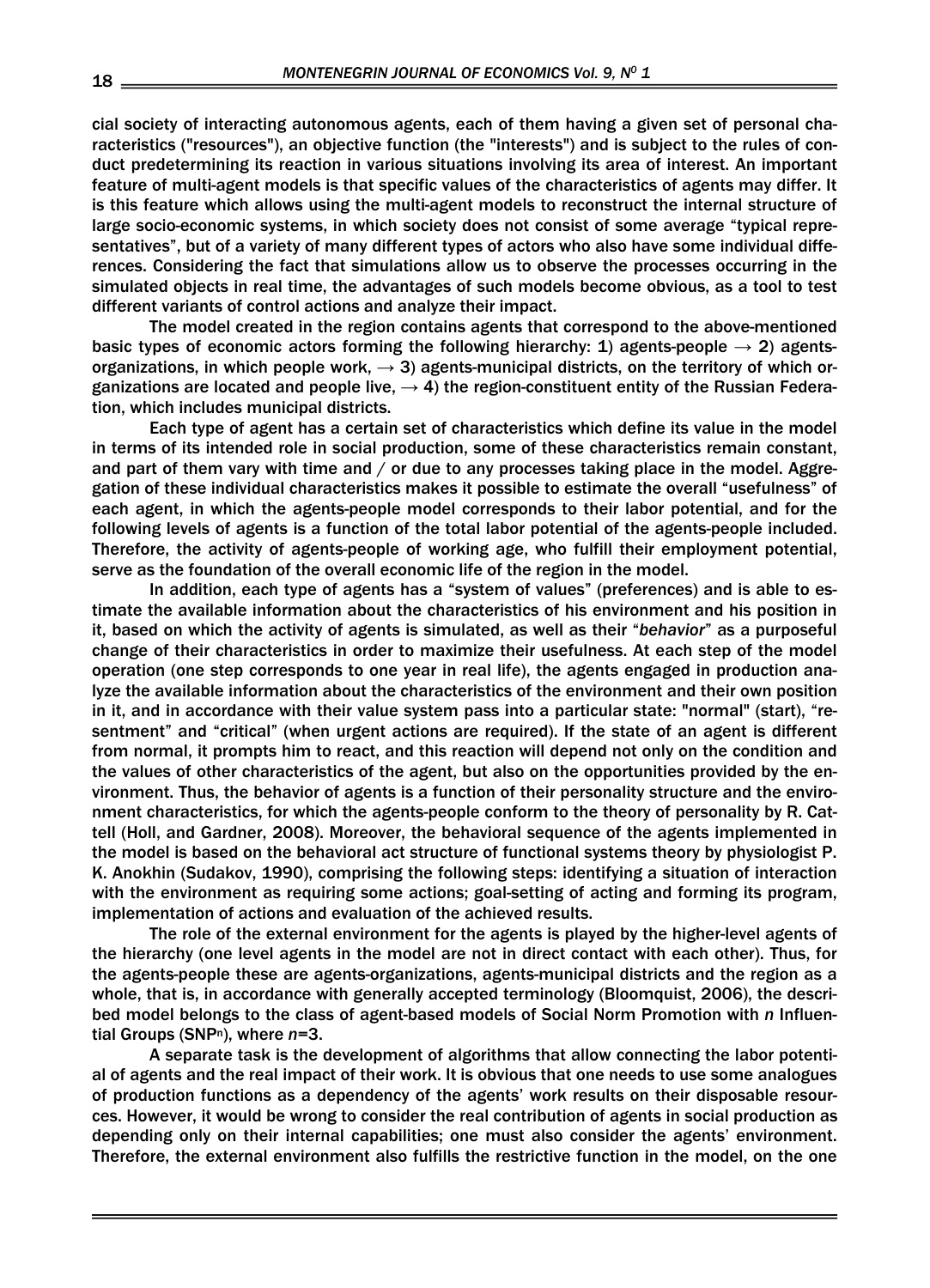hand, setting the conditions necessary for the agents' capacities implementation, on the other hand, simulating the demand for "products" they've manufactured. In this case, the concept of "products" is defined by the role predetermined for a particular agent in the model.

For various types of agents, the internal factors and external conditions that determine the success of their operation are listed below, and the internal criteria for success (value system of agents), as well as the predetermined functions for agents in the model and indicators of their activities estimate are described.

# Agents-people

*Factors:* health, abilities, creativity, education, work experience, diligence and temperament (determines agent features such as activity, reaction rate and ability to adapt to the changing conditions of external environment (Симонов, 1983)). Thus, agents-people are endowed with "personality," the structure of which, in essence, is formed by the so-called "original features" of the factor theory of personality by R. Cattell, corresponding to "... the real unitary forces physiological, temperamental factors, the degrees of dynamic integration, openness to social institutions..." (Holl, Gartner, 2008).

The agent's integral characteristic is *Labor potential*.

*The system of values*: the priority of the basic life aspirations and relevant criteria for estimate of satisfaction with their position. The model includes such criteria as income level, confidence in the future (stability), career growth and self-actualization; and the system of values is an array of four numbers, each determining the importance (weight) of the relevant criteria (in total, weights amount to one).

# *Environment conditions:*

*a) Depending on the place of residence* - workplace, tax burden, infrastructure, public health service and education systems. Work of the public health service system in the model affects the state of health of the population, which is a part of the labor potential, and the education system provides the required level of employees' qualification, that is, also affects their labor potential value. Demand determines the availability of work positions in the labor market.

*b) Depending on the place of work* - based on the concept of organizational culture as a set of goals and relevant criteria of activities effectiveness, specific for each organization, as well as the key factors determining this performance (Kameron, 2001). Organizational culture determines the demand for such features of the agent as activity and creativity - if the agent has these properties, and they are in demand, then the results of his labor and wages increase. Thus, most agents can only realize their potential with an appropriate organizational culture profile.

*Behavior*. Self-changing characteristics of the agent: entry to educational institution, relocation, change / choice of employment, change of zeal for his work (Susko, 2012). So, if a dissatisfied agent cannot improve his position, then his zeal for work decreases (Делавинья, 2011b, p. 61) and, consequently, - his labor potential also decreases.

# *Agents-organizations.*

Agents of the second level of the hierarchy (agents-organizations) in the model are the branches (activities) within the municipal district. Agents-organizations are divided into two categories:

1) Agents-enterprises of the real sector, that is, companies that manufacture products industry and agriculture, as well as service enterprises, referred to the infrastructure. Products manufactured by these companies can be delivered both to municipal and regional markets, and can be exported outside the region, respectively, the demand for products is divided too.

2) Agents-organizations of the social sphere - education and public health service systems, as well as science and public administration. The quality of performing their functions by these systems is estimated by the degree to which financing standards are met in comparison to the base year.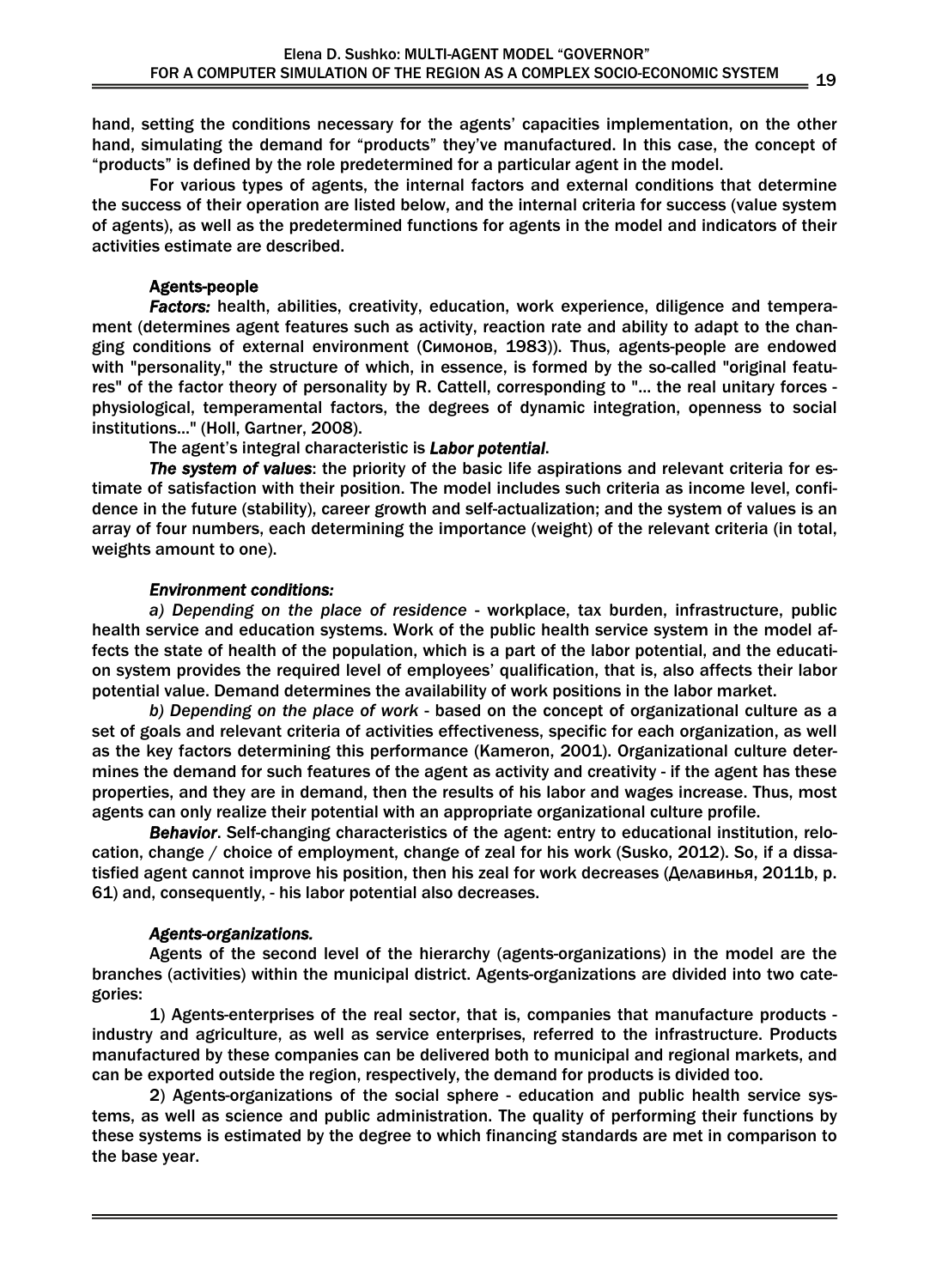*Factors:* the total labor potential of the employees, the available financial means.

### *The system of values:*

a) *Directed to the internal environment* - specific work potential and the level of employees satisfaction.

b) *Directed to the external environment* – production output, labor productivity, the number of jobs.

# *Environment conditions:*

a) *Regional* - natural population movement (mortality, fertility), tax burden (for the real sector enterprises); funds allocated from the budget; demand for products.

a) *Depending on the municipal district where the organization is located* - human resources, infrastructure, demand for products.

**Behavior.** Change of activity results.

# Agents-municipal formations.

Agents of the third level – municipal formations – are in some way the social and industrial complexes, including second level agents each performing a specific economic and social function.

*Factors:* total labor potential of the employees, results of activities of organizations, available financial means.

# *The system of values:*

a) *Directed to the internal environment* - specific work potential and the level of employees' satisfaction.

b) *Directed to the external environment* – production output, quality of life of the population.

*Environment conditions. Regional - natural population movement (mortality, fertility), tax* burden (for the real sector enterprises); the share of tax liabilities of the real sector enterprises that can be left in the budget of the municipal district; monetary assets received in the form of subsidies from regional funds. There are no restrictions on the results of activities in the form of "demand."

### *Behavior.* Change of activity results.

The model is implemented on the example of Vologda region in the form of a custom software product developed in the environment of AnyLogic (XJ Technologies) and called "Agentbased Regional Model (ARM) Governor".

In order to provide relevant modeling of the labor potential of the region, its development and usage, as well as to make the operating mode comfortable for the user during the conduct of computer experiments, the "Governor" model includes the following blocks:

− The block of setting the initial state of the system corresponding to the actual data on socio-economic characteristics of the region in a selected base year,

− The model of formation and usage of the budget,

− The model of prediction of demographic situation in the region and its individual municipal districts,

- − The model of labor potential of one human agent and his conduct as an employee,
- − The model of labor market and employment patter,
- − Production model, and
- − The block of results visualization and interaction with the user.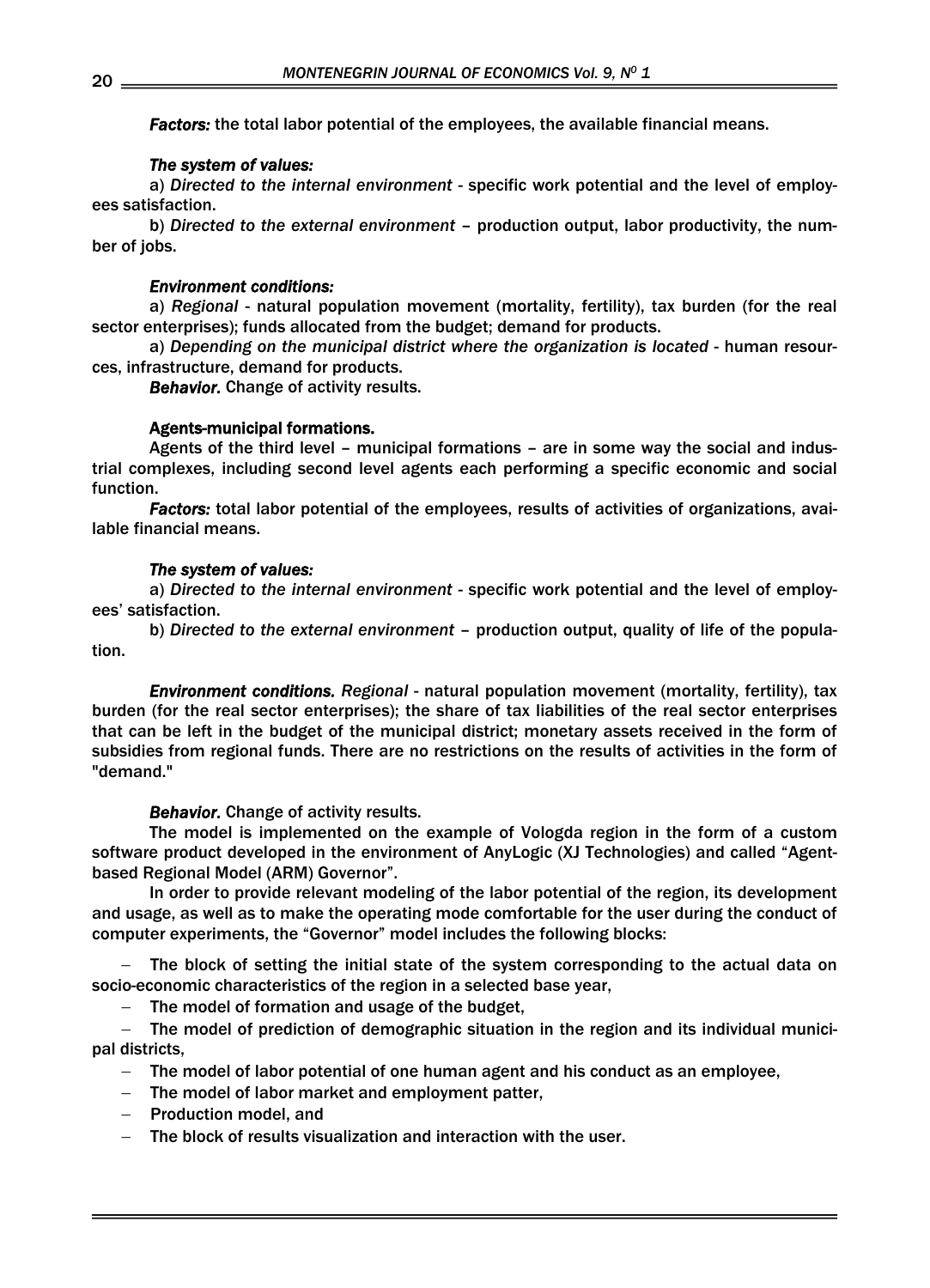Data on the state of the Vologda Region in the base year (selected as year 2004) and subsequent years, represented in the collected documents of Rosstat were used to calibrate the model. In addition, we used the data obtained during the research conducted by the Vologda Institute for socio-economic development of territories of RAS (Amelin, 2006). The model is calibrated in a way that the statistical data calculated from a range of agents should coincide with the real official statistical data on the population size of each municipal district and its sex and age composition, as well as the employment pattern by types of activities, sex, age and educational level of employees, with the corresponding differentiation of wages.

The model is set up to test different management strategies for income and expenditure of the budgets of two levels: the regional budget and the budgets of municipal districts, having certain assumptions about development of the overall economic situation in the country. The consolidated budget of the region is formed in the model with a selection of budgets from municipal districts within the region. The Budgets incomes consist of tax liabilities of agents-enterprises of the real sector and individual income tax - as a share of payroll of agents-people engaged in all types of activities. Tax liabilities rates as a share of production output, as well as a ratio of tax liabilities distribution among the budgets of two levels are set separately for each type of activity. In addition, due to the part of tax liabilities, two regional funds are formed, as a means to equalize the fiscal capacity of various municipal formations: the "Regional Financial Support Fund for Municipal Districts (urban districts)", and the "Regional Compensation Fund." Procedures of formation and distribution of means of these funds among municipal formations of the region in the model comply with the existing legislation in the field of inter-budget relations.

Further on, the funds supplied to the budget are distributed among such types of activities as public administration, education, public health service, science and culture. In the model, these areas are fully financed from the budget in accordance with standards of budget expenditures, as follows:

- − Public administration given proportion of the budget, %,
- − Public health service annual expenses per capita, thousand rubles,
- − Education annual expenses for one student, thousand rubles, and
- Science, Culture given proportion of the budget, %.

The remaining means of the municipal districts' budgets are directed to "Infrastructure," and the means of a regional budget, in addition, may be invested in other types of activities of the real sector.

The only automats in the model are agents of the first level – people, and change in characteristics of other types of agents should be available to expert users to simulate a variety of options for control actions. Hence the choice of variable parameters in the process of model operation:

1. The level of the region as a whole:

− The share in production output of the real sector branches (donor branches), transferred to the region budget as tax liabilities,%.

− The share in tax liabilities of donor branches left in the budgets of municipal districts,%.

− Standards of budget expenditures for public administration, public health service, education, science, Rub.

− Amounts of budget expenditures for maintenance of industry, agriculture, infrastructure, million rubles.

− Fertility rate.

− Mortality rate.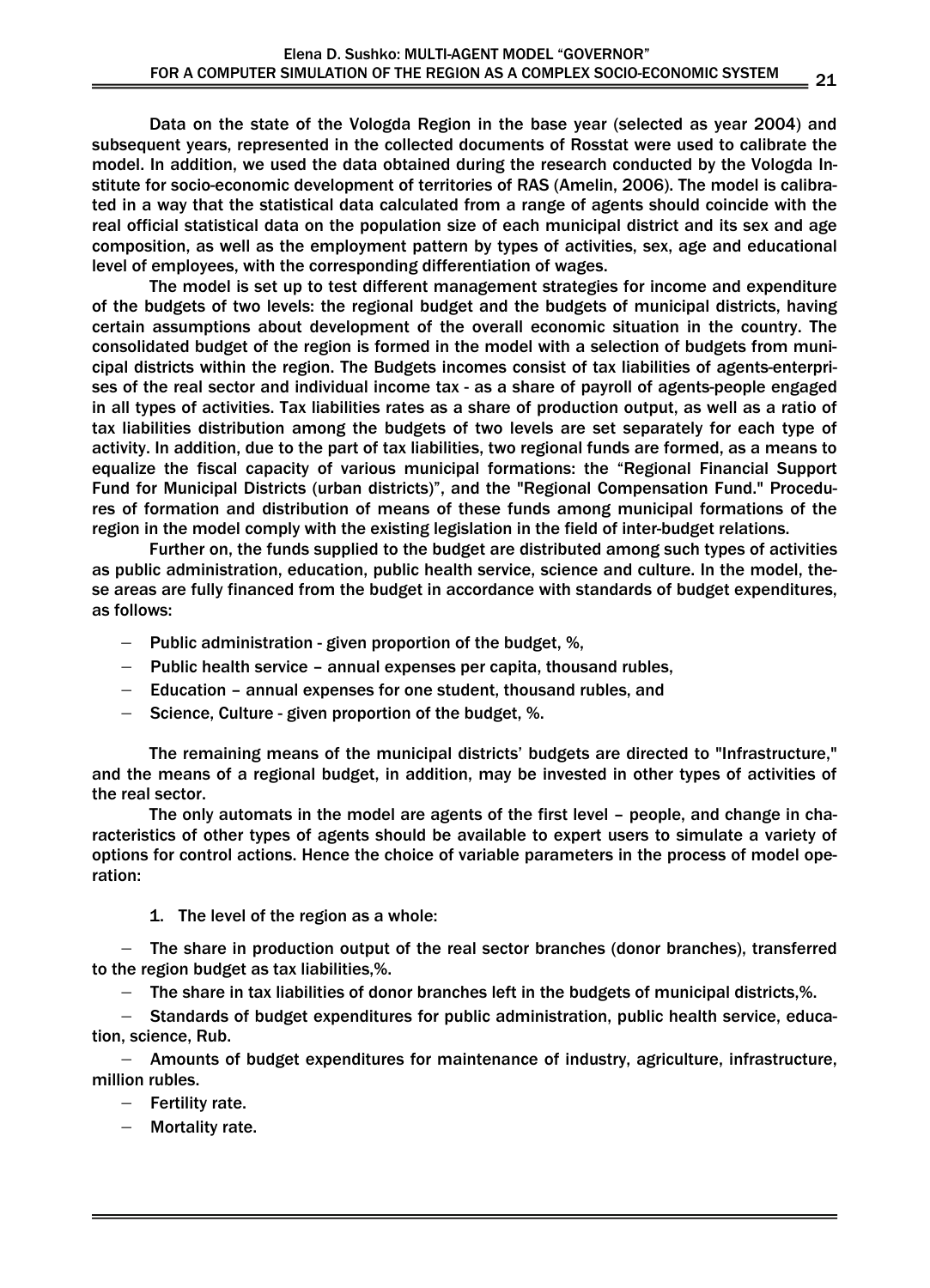2. The level of municipal district:

− Disposition of budget funds between items of expenditure, million rubles.

- 3. The level of organization:
- − Projected number of employees, pers.
- − Projected level of wages, rubles.
- − Projected production outputs for the real sector organizations, million rubles.

− Organizational culture characteristics: stability marker, career growth rate and demand indicator for creative capacities of employees.

Using the "Governor" model, numerical experiments were conducted to simulate the population dynamics in the Vologda Region, its municipal districts and enterprises on their territory having different values of model controlled parameters.

Experiment 1. Managing distribution of the consolidated budget income among the budgets of two levels - the budget of the Vologda Region and the budgets of its municipal districts. This problem is extremely urgent for Russia, because in our country, obviously due to the high level of management centralization and accumulation of financial resources in the center, the budgets of the majority (!) of municipal formations are subsidized. At present, variants of reforming this sector are being discussed to ensure the greater independence of municipal formations, including financial independence.

Variable parameters are the share of tax revenues collected in the municipal districts and remaining in their budget. In the experiment, the total tax burden on enterprises of different branches, as well as on working residents of the region does not increase, but funds coming in the form of tax are distributed differently among the budgets of the two levels.

The first (base) variant corresponds to actual distribution of the consolidated budget of the region in 2004. In the second variant, 50% of individual income tax comes to the budget of municipal districts. The third variant increases the share of the municipal districts' budgets to 60% (up to the level required for agriculture) in all the collected taxes, except for the tax on production output of major industrial enterprises, the share of which is left unchanged at 20% (Table 1).

| Code | Tax base                                                               | Share of tax liabilities remaining in the budgets of municipal<br>districts, % |           |           |
|------|------------------------------------------------------------------------|--------------------------------------------------------------------------------|-----------|-----------|
|      |                                                                        | Variant 1                                                                      | Variant 2 | Variant 3 |
|      | Production output of major industrial<br>enterprises                   | 20                                                                             | 20        | 20        |
| 2    | Production output of small and medium-<br>sized industrial enterprises | 30                                                                             | 30        | 60        |
| 3    | Agricultural production output                                         | 60                                                                             | 60        | 60        |
| 4    | Service-producing industries turnover                                  | 50                                                                             | 50        | 60        |
| 5    | <b>Employee wages</b>                                                  | 30                                                                             | 50        | 60        |

| I<br>O<br>ш<br>٠<br>o |  |
|-----------------------|--|
|-----------------------|--|

The objective of the experiment was to trace the influence of tax revenues redistribution on characteristics of municipal districts, such as self-sufficiency of their budgets (share of own incomes), and the fiscal capacity per capita (final, that is, after the subsidies distribution). The results are shown in Table 2.

The data in Table 2 show that although the average size of the budget of the municipal districts accounted per capita increases in the second and third variant (by 10.1% and 26.5% respectively), but at the same time, the regions differentiation by this index increases. In addition, in the latest version, the regional budget turns out to be adverse, that is, it is not possible to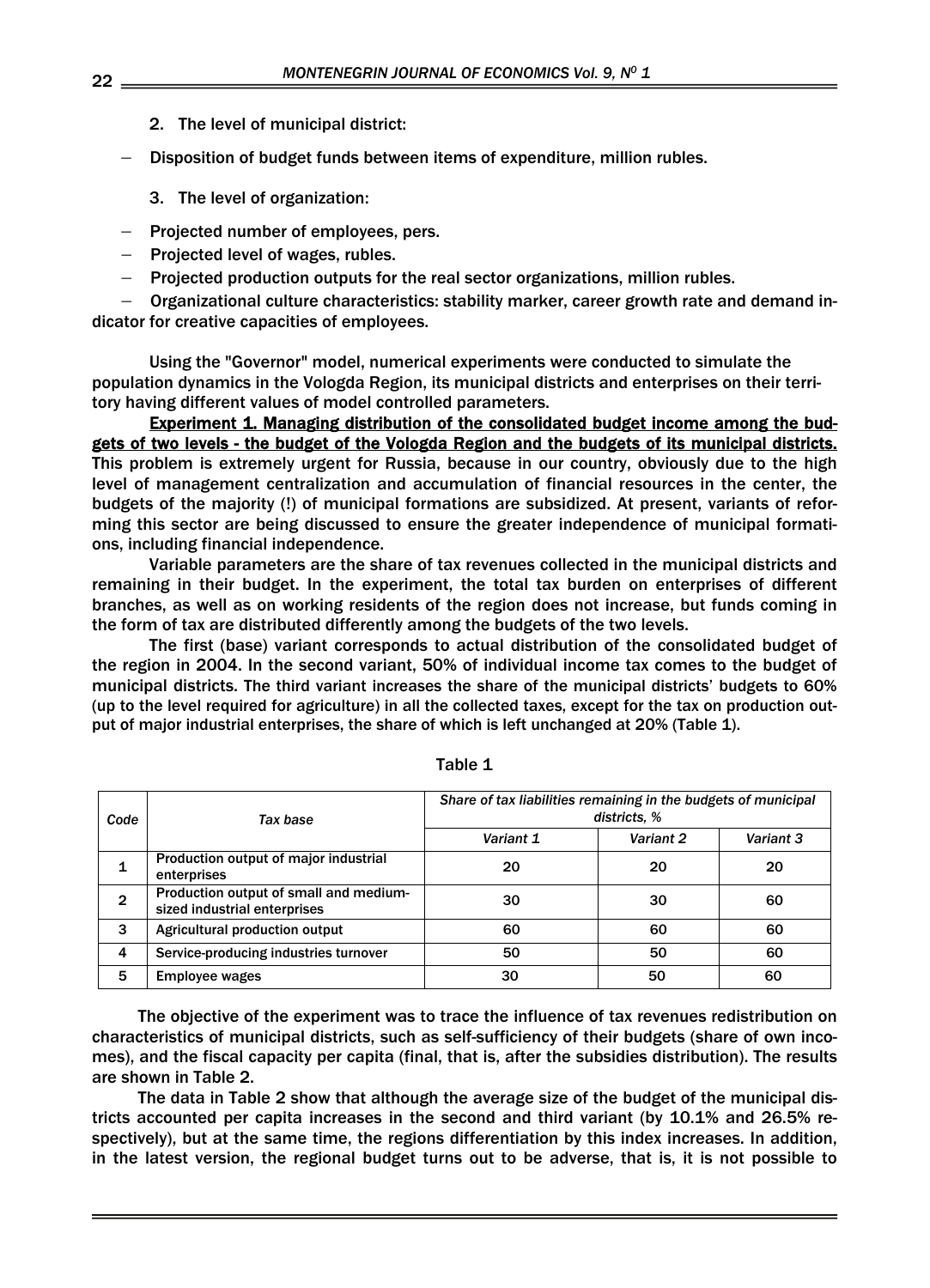maintain the regional budget investments in industry and agriculture at a given (actual) level at their own expense, as was provided in the first two variants.

Table 2

|                                                | Variant 1 | Variant 2 | Variant 3 |  |  |  |  |  |
|------------------------------------------------|-----------|-----------|-----------|--|--|--|--|--|
| Fiscal capacity per capita, conventional units |           |           |           |  |  |  |  |  |
| <b>Medium</b>                                  | 11.02     | 12.13     | 13.94     |  |  |  |  |  |
| Minimal                                        | 8.0       | 8.9       | 9.7       |  |  |  |  |  |
| <b>Maximal</b>                                 | 14.3      | 15.2      | 19.9      |  |  |  |  |  |
| Self-sufficiency of budgets, %                 |           |           |           |  |  |  |  |  |
| <b>Medium</b>                                  | 61.6      | 65.1      | 67.5      |  |  |  |  |  |
| <b>Minimal</b>                                 | 42.8      | 48.2      | 49.6      |  |  |  |  |  |
| <b>Maximal</b>                                 | 87.4      | 88.1      | 91.0      |  |  |  |  |  |

With regard to the criterion of self-sufficiency of budgets, the reviewed variants differ both by income and by expenditures of the district budgets (due to the redistribution of regional funds). It would be more evident to compare different variants of income, assuming that costs remain at the level of the first variant of tax revenues distribution. The relevant comparison is shown in Fig. 1, where one can see that in the third variant, incomes of seven municipal formations exceed expenditures of the base variant (self-sufficiency of the budgets is more than 100%), and budget incomes of other five districts almost cover the expenditures (self-sufficiency is over 90%). However, even such redistribution of tax revenues does not allow for most municipal districts to do without subsidies.



#### Fig. 1: Comparison of self-sufficiency of expenditures of Variant 1 at different variants of income.

**Experiment 2. Managing budget expenditures on public health service.** Urbanization, environment degradation, along with the noticeable trend of an aging population, typical of modern Russia, have a negative impact on the population's state of health and objectively require an inc-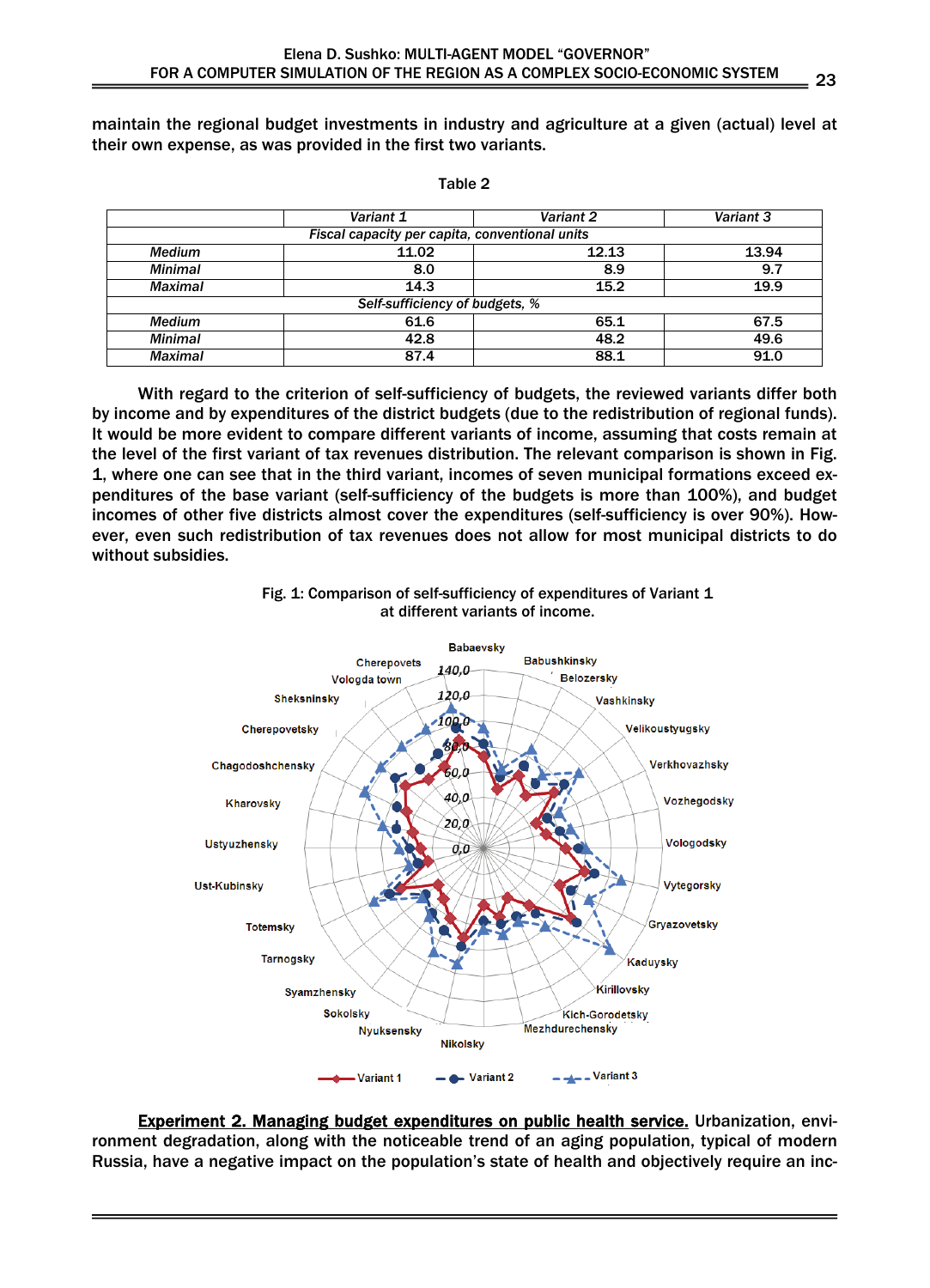rease of expenditures for public health service. On the other hand, the budget is limited, including other State social obligations. Therefore, there is definitely an urgent problem to find an acceptable compromise, that is, a level of funding this branch, which would allow maintaining the population's working capacity.

Variable parameter is a standard of budget expenditures on public health service per capita in the region. State of health of agents-residents (*Health*) in the model can take on a value "poor" "normal" and "excellent" (1, 2, 3). Moreover, the initially set point for agents older than nineteen years of age can decrease with age increment (*Age*), as well as with reducing the norm of budget expenditures on public health services. In the experiment, it is considered that these factors contribute equally to the probability of decline of agent *p*, calculated according to the following formula:

> *p =* 0.011 \* (*Age* – 20) + 0.5 \* (1 – *NormHealth* / *BegNormHealth*), where *NormHealth* is a standard of budget expenditures on public health service in this year, and *BegNormHealth* is the same standard in base year 2004.

The objective of the experiment was to trace the effect of reducing the budgetary expenditures standard on such integral characteristics of the region as a proportion of apparently healthy residents among the employed population (*Health*> 1), as well as specific labor potential. For this, scenario calculations were made within the period from 2004 to 2008 with the following variants of social policy:

− Variant 1 (Basic) – the standard remained the same throughout the whole period;

− Variant 2 – the standard was reduced by 5% in 2005 and remained at the same level in the ensuing years

− Variant 3 - the standard, same as in the second variant, was reduced once in 2005 by 11%.

The obtained results are compared in Table 3.

| 2005                                       | 2006   | 2007   | 2008   |  |  |  |  |  |  |
|--------------------------------------------|--------|--------|--------|--|--|--|--|--|--|
| Proportion of apparently healthy agents, % |        |        |        |  |  |  |  |  |  |
| 71.2                                       | 70.1   | 69.8   | 70.2   |  |  |  |  |  |  |
| 69.6                                       | 69.4   | 68.6   | 68.8   |  |  |  |  |  |  |
| 66.0                                       | 66.7   | 66.9   | 67.0   |  |  |  |  |  |  |
| Specific labor potential of agents         |        |        |        |  |  |  |  |  |  |
| 0.392                                      | 0.388  | 0.386  | 0.3865 |  |  |  |  |  |  |
| 0.39                                       | 0.3855 | 0.383  | 0.384  |  |  |  |  |  |  |
| 0.389                                      | 0.3855 | 0.3825 | 0.385  |  |  |  |  |  |  |
|                                            |        |        |        |  |  |  |  |  |  |

Table 3

In this experiment, it is assumed that the standards are set in the base year prices. Therefore, the standard reduction in the second and third variants can be considered as an imitation of inflation, and the third variant corresponds approximately to the level of inflation in 2005.

As one can see from Table 3 data, the proportion of apparently healthy employees decreased in each subsequent variant, that is, reduction of public health service financing in the model leads to deterioration in health state of the population. As the health indicator is a constituent part of the labor potential of agents, thus, the average value of the labor potential should decrease with their health deterioration. In Table 3 the specific potential varies slightly for different variants, however, a comparison of the indices behavior of this indicator regarding the initial point value (Fig. 2) shows the impact of financing public health service on agents' work capacity.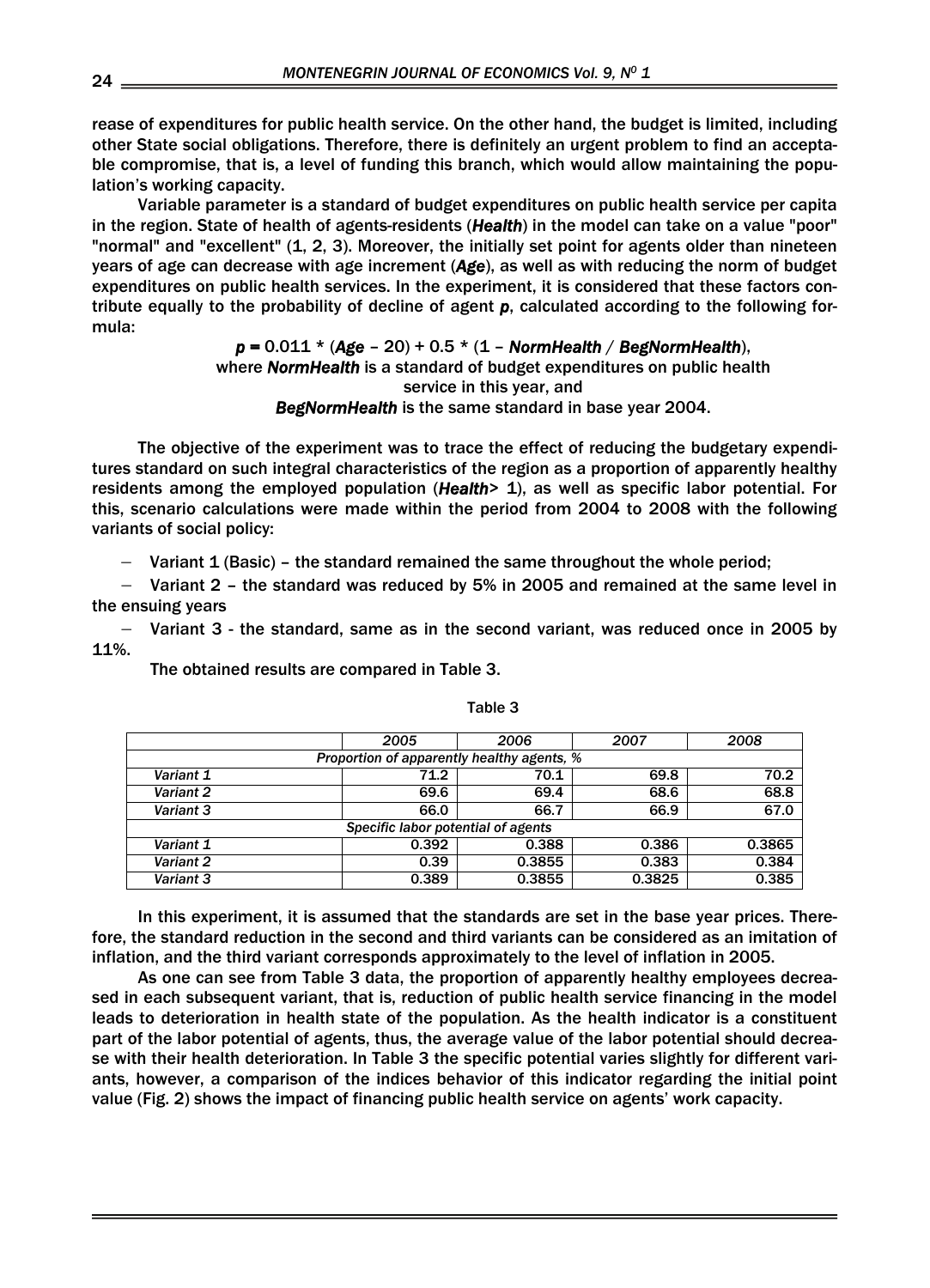



#### **Conclusions**

In conclusion, we would like to emphasize that the developed multi-agent model is an attempt to create a tool to test regional management mechanisms taking into account the human factor. Here are the main features of the model that make it such a tool:

First and foremost, it is modeling the structure of the region as a complex hierarchical system consisting of independent economic agents of different levels, with the region residents as the basis.

Secondly, it is modeling the structure of personality and behavior of individual agents with regard to their differentiation, which allows tracking various impacts of management actions on individual agents or groups of such agents. The society is stratified, and it can appear to be important for predicting its response to changing economic situation and / or the rules of the game set from above. This correlates with behavioral economics approach (Kaneman, 2003; Delavin'ja,я, 2011a-c, and, according to Delavinya, "*we need to make greater use of the ideas of behavioral economics in public policy*" (Delavin'ja, 2011c, p. 106).

Thirdly, it is building the chains of dependencies, allowing to simulate also the response influence of the status and employment of agents-people on economic and social indicators in the region, such as, for example, specific work potential of employees, the proportion of residents who are healthy and satisfied with life. The model takes into account such effects by using various procedures of aggregation of characteristics of the lower level agents in order to obtain the features of agents of the following levels.

Therefore, the chains of influence of user actions on the output parameters of the model are made using the procedures of calculating the parameters of the budgets of two levels, the procedures for determining the states of agents-residents of the region, and their behavior modeling as employees, as well as mechanisms for the subsequent aggregation of their labor potentials. In particular, the model design is intended to demonstrate visually the dependence of the region integral parameters of budget expenditures on social services as an investment in human capital. In fact, this approach allows modeling the cause-and-effect relations underlying the construction of a balanced scorecard (BSC or "Balanced Score Card" (Kaplan, and Norton, 2003, p. 304). Although BSC was developed by D. Norton and R. Kaplan for managing the sustainable development of corporations, but in recent years, this approach is also used for managing the development of territories, for example, when designing a system for monitoring the implementation of strategy of socio-economic development of the region (Susko, 2010, p. 139).